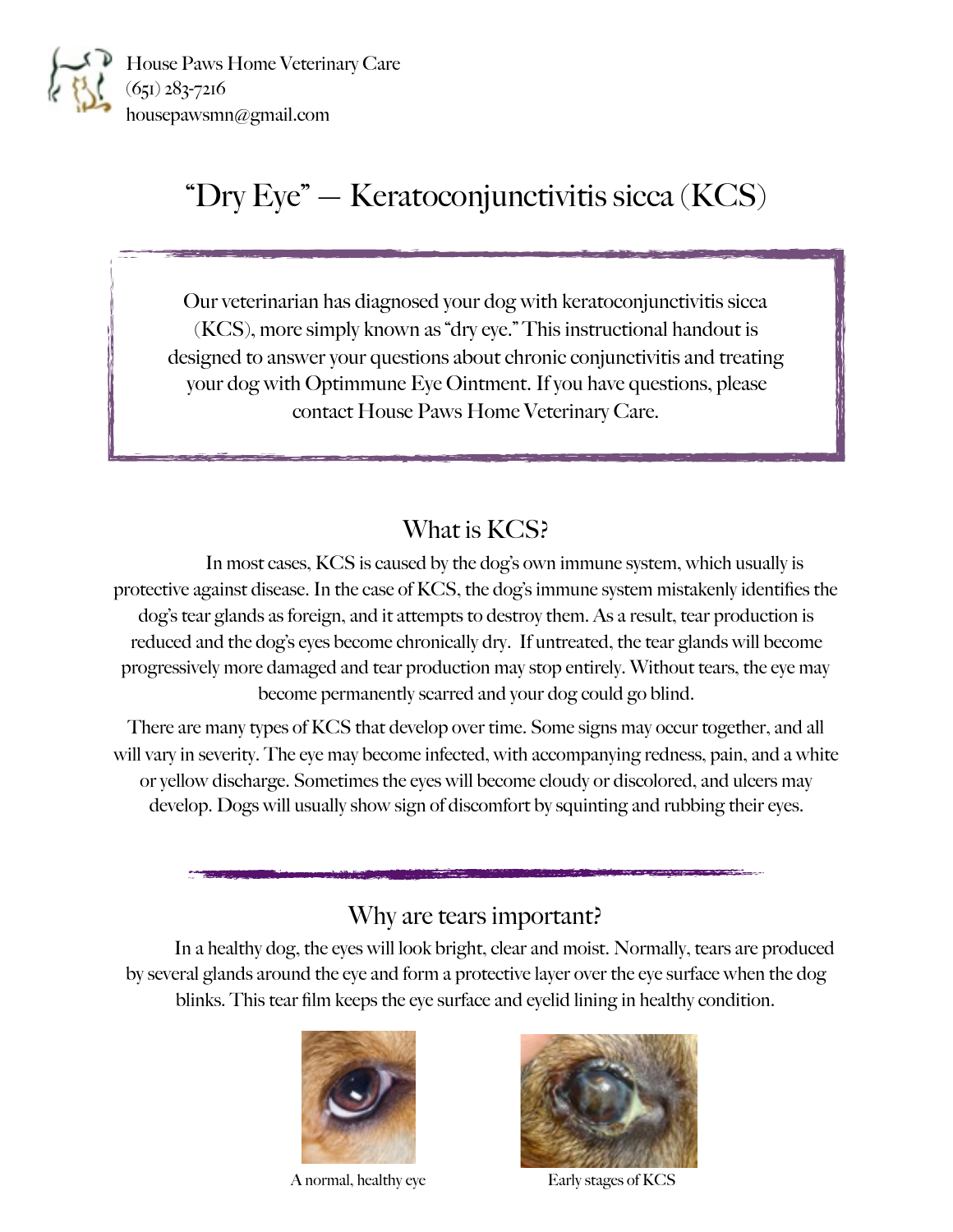Tears perform the vital functions of lubricating the movement of the eyelids and washing out foreign substances that could damage the eyes. They also provide nutrition and oxygen to the cornea, which is the clear, outermost part of the eye. In addition, tears contain substances that help prevent bacterial infection. Eye health is severely jeopardized when tear production is reduced.

Our veterinarian will probably carry out a special procedure called the Schirmer Tear Test to diagnose KCS in your dog. A small strip of absorbent paper is placed under the dog's eyelid to determine if tear fluid is present. If our vet measures insufficient levels of tears, and other clinical signs exist, a KCS diagnosis may be confirmed.

### How is KCS treated?

#### **OPTIMMUNE EYE OINTMENT**

 Most veterinarians will prescribe Optimmune Eye Ointment, which treats the underlying causes of KCS and maintains eye health. Optimmune will prevent your dog's immune system from attacking the tear glands, stimulating the tear glands to resume production of natural tears. Your dog will once again be able to produce natural tears, which will bring nutrients and oxygen to the eye surface and prevent infection.

Optimmune Eye Ointment contains cyclosporine, an immunomodulator that subdues the immune process that causes KCS. Optimmune reverses the damaging immune response and restores natural tear secretion, stimulates genuine tear production, and is anti-inflammatory to control pain and discomfort.

#### **ARTIFICIAL TEARS & LUBRICANTS**

 Artificial tears may also be prescribed to keep the surface of the eye moist. These will quickly drain away and need to be applied frequently. They are not as effective as natural tears because they do not contain nutritional or antibiotic ingredients. Lubricants may be applied less frequently than artificial tears, but they also do not contain the natural ingredients found in tears.

#### **ANTIBIOTICS & MUCOLYTIC AGENTS**

These treatments are important to treat short bouts of infection and inflammation. These can be used with artificial tears and lubricants, as well as with Optimmune Eye Ointment. They do not treat the underlying cause of KCS.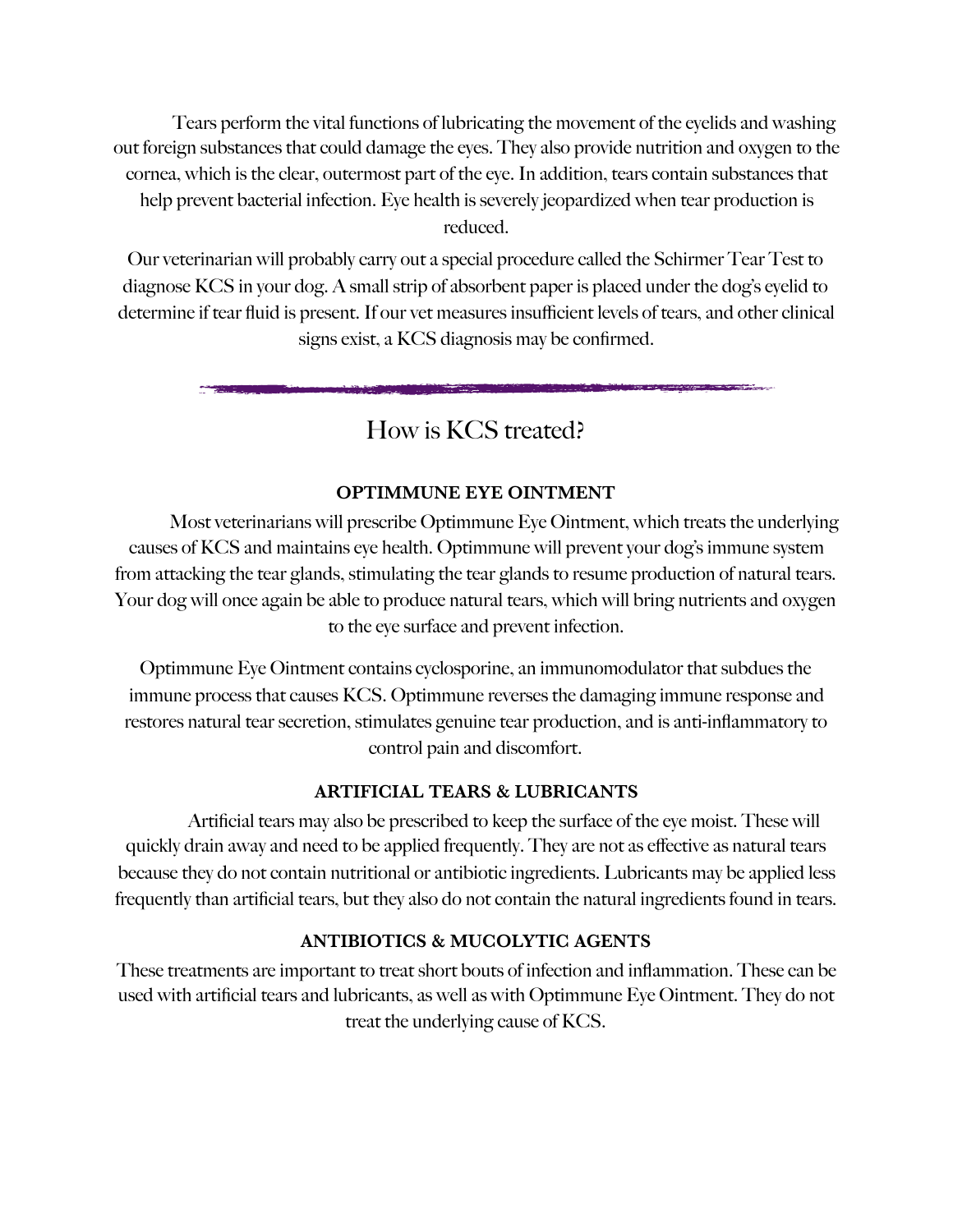#### **SURGERY**

A surgical procedure may be performed that diverts some of the flow from salivary glands into the eye. This has been successful in some cases, but in others it has been found that the amount of fluid reaching the eye is not delivered in regular amounts.

### How should I use Optimmune?

Optimmune Eye Ointment is an ointment rather than a drop because of the increased contact time with eye surface that an ointment provides. As a result, drug penetration is enhanced and treatment application is only required twice a day. To ensure regular treatment, it is recommended to set a routine, with the same person applying the ointment at the same times each day. Rewards and compliments may encourage good pet behavior.

Apply a small amount of Optimmune (the size of a grain of rice) into each affected eye every twelve hours or so, as recommended by your veterinarian. Gently pull down the lower eyelid and carefully squeeze a strip of ointment into the inside of the eyelid.



Optimmune has a special base that will help to spread the ointment over the eye as the dog blinks. If you are treating both eyes, always treat the "better" eye first. If you have any problems applying the ointment, contact your veterinarian.

## How long should treatment continue?

The underlying cause of KCS is usually an immune deficiency. Treatment will likely need to be continued for life. Do not discontinue treatment unless told to do so by your veterinarian. If treatment is stopped for any reason, the immune mechanism will once again continue to attack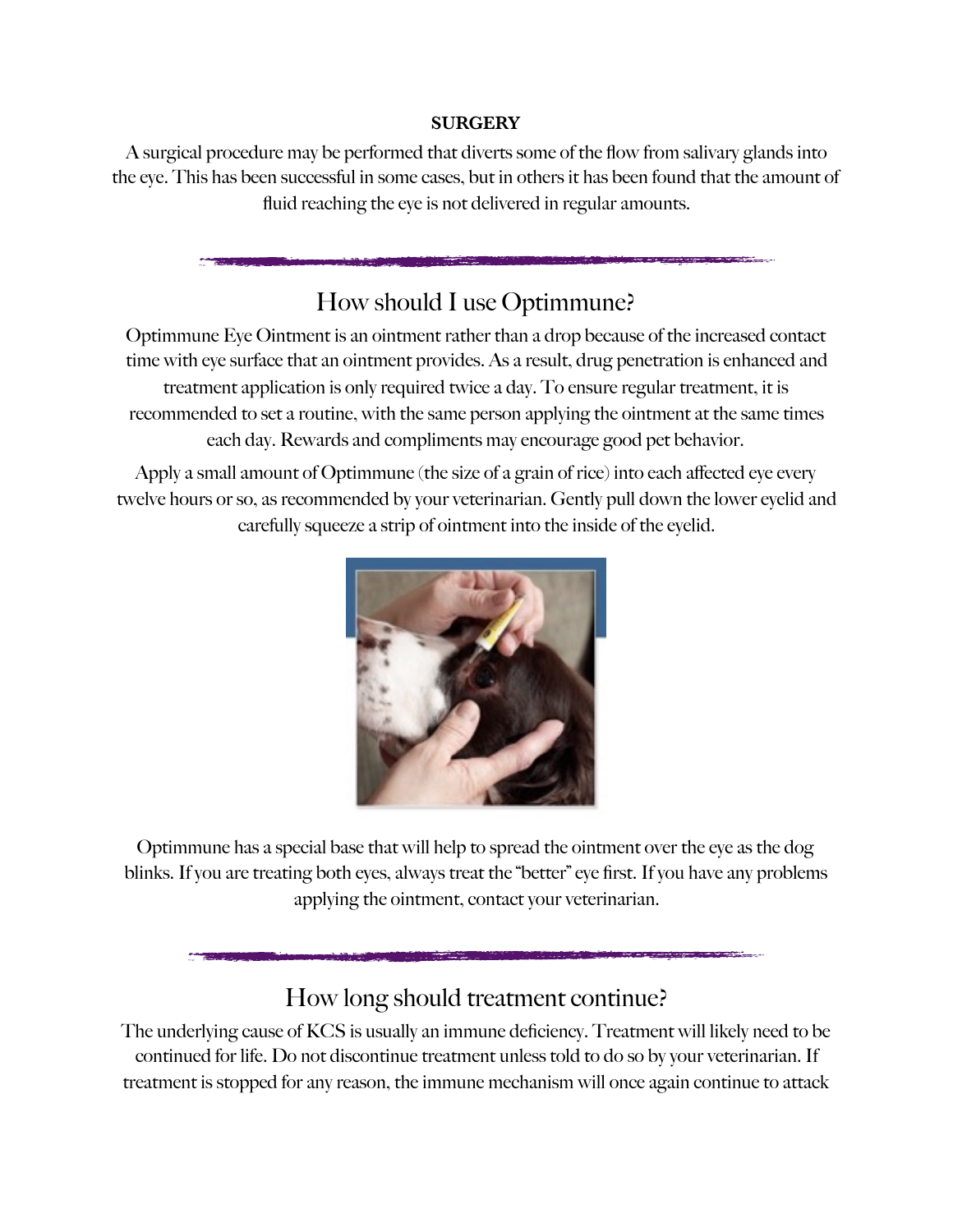the tear glands and further damage could occur, even before symptoms appear. This could cause ulceration, discoloration and even blindness in your dog.

### Are other treatments needed?

During the early stages of Optimmune Eye Ointment treatment, the tear glands are still recovering their function. There may be a need for other supportive medication to bring the condition under control. For example, our veterinarian may prescribe artificial tears and antibiotics to help combat any infection and reduce inflammation.

Once the beginning phase has passed, Optimmune will be fully effective on its own. Other treatments may occasionally be necessary for short periods of time. It is important to consult with our veterinarian on a regular basis to ensure your dog's eyes remain healthy. Notify us immediately if you notice any changes in the condition of your dog's eyes.

## How will I know if my dog is getting better?

The speed of recovery depends on how far the disease has progressed. In most cases, the dog will appear more comfortable, the eye will be more moist and the discharge will begin to disappear within a week or two. After several weeks, the improvement will be much more apparent. Discoloration may take longer to resolve.

Our veterinarian will check your dog's progress regularly and may carry out further Schirmer Tear Tests to confirm and record the production of tears.

### Points to Remember

Do not stop treatment unless asked to do so by our veterinarian. It is sometimes tempting when the eye begins to look better to think that treatment is no longer needed. If treatment is discontinued, further irreparable damage will occur to the tear glands before symptoms reappear.

#### Don't run out!

To maintain treatment success, always make sure you have sufficient Optimmune Eye Ointment and let us know well before you run out. Do not assume that when the tube is finished, the course of treatment is completed. If for any reason you miss a dose, begin again as soon as possible.